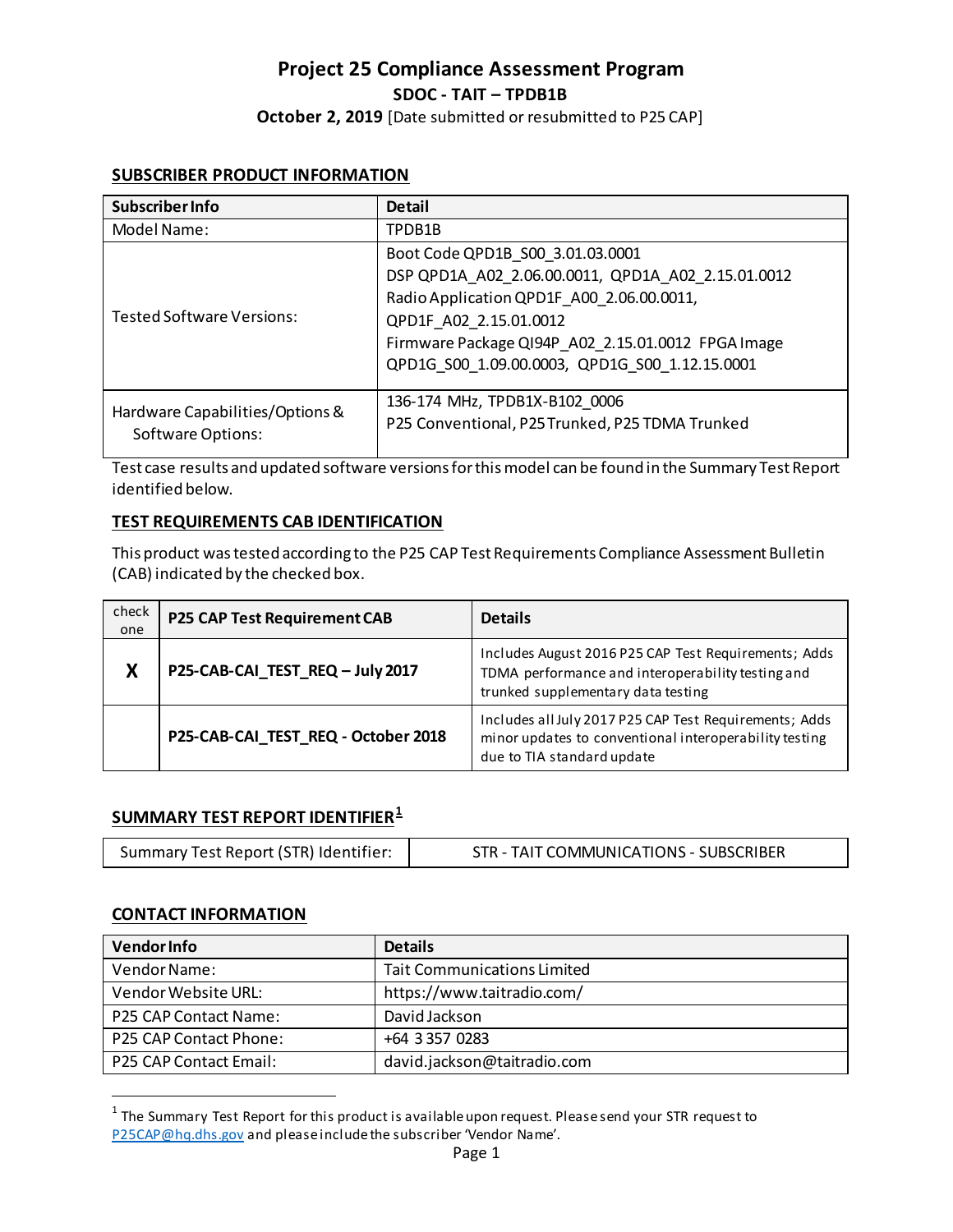# **Project 25 Compliance Assessment Program SDOC - TAIT – TPDB1B**

#### **October 2, 2019** [date submitted or resubmitted to P25 CAP]

# **ENCRYPTION STATEMENT**

This product complies with the P25 CAP Encryption Requirements CAB (P25-CAB-ENC\_REQ). The checked box indicates how the product was tested.

|  | Tested with the AES 256 encryption algorithm and shall be available with AES 256 encryption at a   |
|--|----------------------------------------------------------------------------------------------------|
|  | minimum or without any encryption of any type.                                                     |
|  | Tested without the AES 256 encryption algorithm and shall only be available without any encryption |
|  | of any type.                                                                                       |

#### **CONVENTIONAL PERFORMANCE**

The Subscriber product has been tested for Conventional Performance. All requirements were passed except for those requirementsidentified below under Unsupported or Failed Requirements.

# P25 CAP Conventional Performance Testing Coverage

Receiver Tests: Reference Sensitivity, Faded Reference Sensitivity, Signal Delay Spread Capability, Adjacent Channel Rejection, Offset Adjacent Channel Rejection, Co-Channel Rejection, Spurious Response Rejection, Intermodulation Rejection, Signal Displacement Bandwidth, Late Entry Unsquelch Delay, and Receiver Throughput Delay.

Transmitter Tests: Unwanted Emissions (Adjacent Channel Power Ratio), Transmitter Power and Encoder Attack Time, Transmitter Throughput Delay, Frequency Deviation for C4FM, and Modulation Fidelity, Transient Frequency Behavior.

# Unsupported or Failed Requirements

1. None

# **TRUNKING PERFORMANCE - FDMA**

The Subscriber product has been tested for Trunking Performance - FDMA. All requirements were passed except for those requirementsidentified below under Unsupported or Failed Requirements.

# P25 CAP FDMA Trunking Performance Testing Coverage

Receiver Tests: Reference Sensitivity, Faded Reference Sensitivity, Signal Delay Spread Capability, Adjacent Channel Rejection, Offset Adjacent Channel Rejection, Co-Channel Rejection, Spurious Response Rejection, Intermodulation Rejection, and Signal Displacement Bandwidth.

Transmitter Tests: Unwanted Emissions (Adjacent Channel Power Ratio), Power Attack time, Encoder Attack Time, Transmitter Throughput Delay, Frequency Deviation for C4FM, and Modulation Fidelity, Transient Frequency Behavior.

Trunked Tests: Trunking Control Channel Slot Times, Trunking Request Time, and Transmitter Time to Key on a Traffic Channel.

# Unsupported or Failed Requirements

- 1. The following functionality was not supported by the test equipment / representative base station repeater / FNE tested with the subscriber under test:
	- a. Trunking Control Channel Slot Times 37.5 ms Slot Encoder Attack Time
	- b. Trunking Control Channel Slot Times 37.5 ms Slot RF Power Attack Time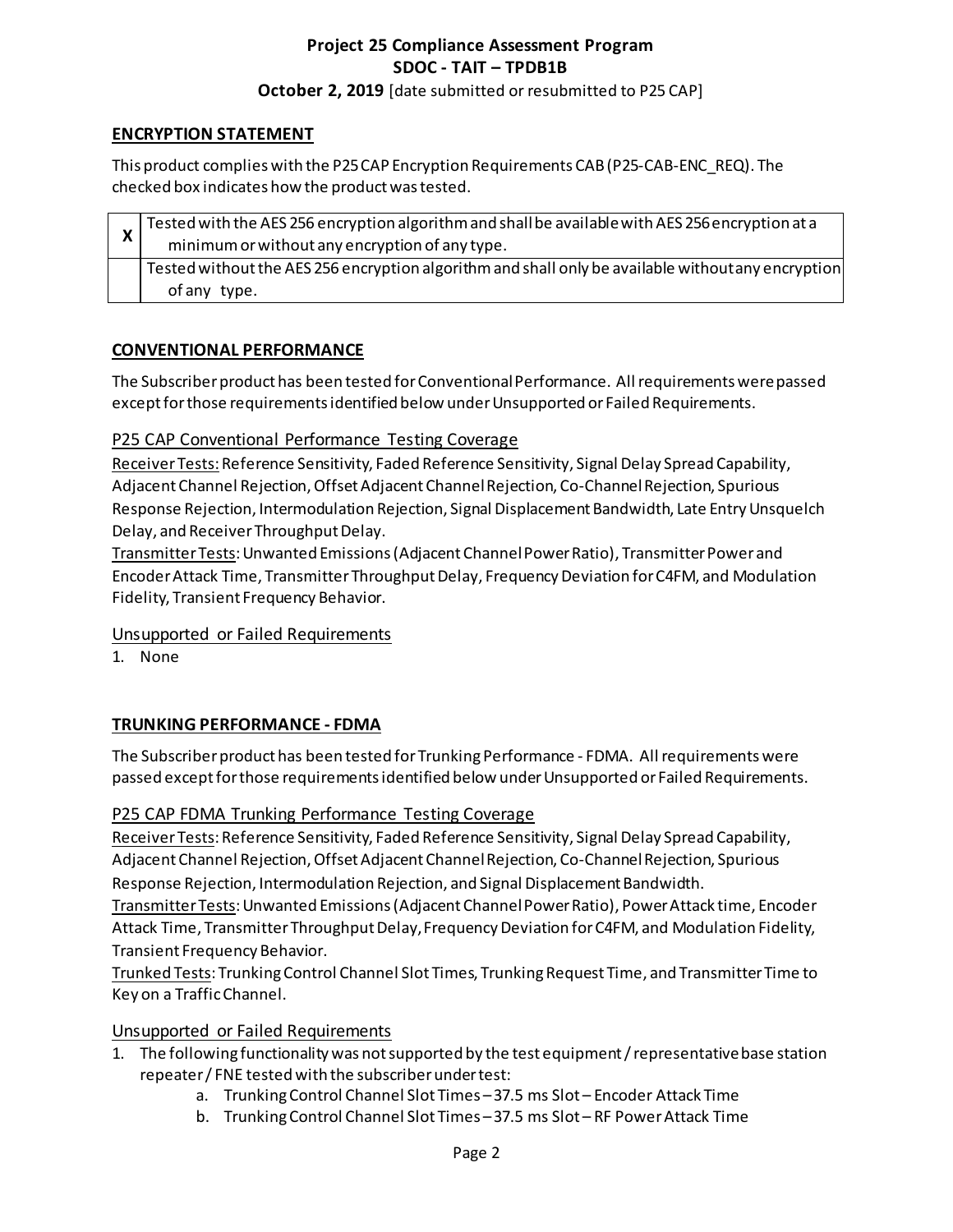# **Project 25 Compliance Assessment Program SDOC - TAIT – TPDB1B**

# **October 2, 2019** [date submitted or resubmitted to P25 CAP]

- c. Trunking Control Channel Slot Times 37.5 ms Slot RF Power Turn Off Time
- d. Trunking Request Time 37.5 ms Slot

#### **TRUNKING PERFORMANCE - TDMA**

The Subscriber product has been tested for Trunking Performance - TDMA. All requirements were passed except for those requirementsidentified below under Unsupported or Failed Requirements.

# P25 CAP TDMA Trunking Performance Testing Coverage

Receiver Tests: Reference Sensitivity, Faded Reference Sensitivity, Signal Delay Spread Capability, Adjacent Channel Rejection, Offset Adjacent Channel Rejection, Co-Channel Rejection, Spurious Response Rejection, Intermodulation Rejection, and Signal Displacement Bandwidth. Transmitter Tests: Unwanted Emissions (Adjacent Channel Power Ratio), Frequency Deviation for H-CPM, Modulation Fidelity, Symbol Rate Accuracy, H-CPM Logical Channel Power measurements, and H-CPM Channel Time Alignment.

#### Unsupported or Failed Requirements

1. None

# **CONVENTIONAL DIRECT MODE INTEROPERABILITY**

The Subscriber product has been tested for Conventional Direct Mode Interoperability. All test cases were passed except for those test cases identified below under Unsupported or Failed Test Cases. Test cases that passed but require specific, sometimes optional, product capabilities are also identified below.

# P25 CAP Direct Mode Interoperability Testing Coverage

Network Access Code (NAC) Operation, Group Voice Call, Emergency Call, Unit-to-Unit Voice Call, Encryption, Call Alert, Radio Check, Message Update, Status Update, Status Query, and Radio Unit Monitor.

#### Unsupported or Failed Test Cases

1. Radio Unit Monitor - Test Case 1 – Radio Unit Monitor Initiated by SU 1 – Group Call and Test Case 2 – Radio Unit Monitor Initiated by SU 5 – Group Call are unsupported.

# Optional Product Capabilities Required to Pass Test Cases

1. None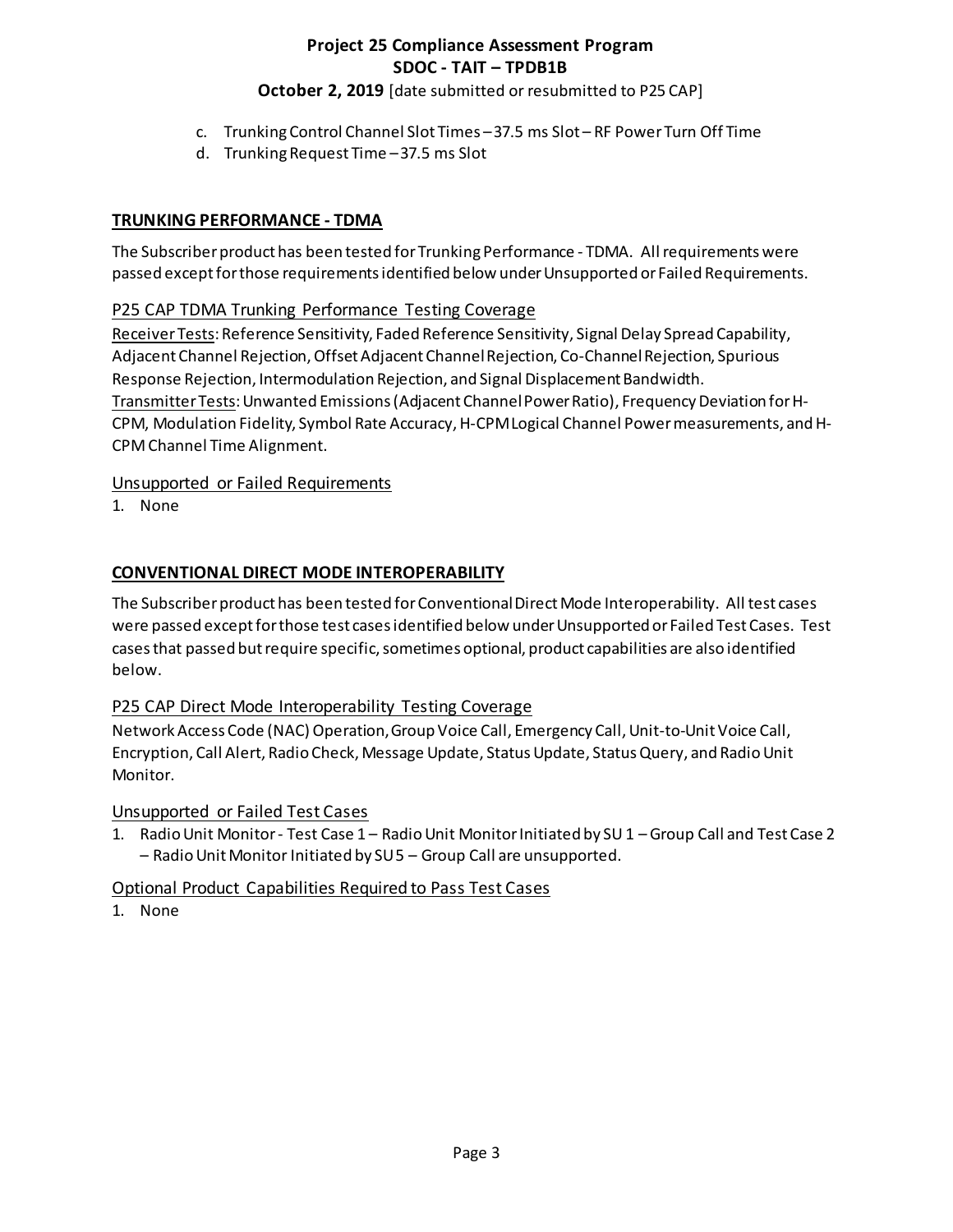# **Project 25 Compliance Assessment Program SDOC - TAIT – TPDB1B October 2, 2019** [date submitted or resubmitted to P25 CAP]

#### **CONVENTIONAL REPEAT MODE INTEROPERABILITY**

The Subscriber product has been tested for Conventional Repeat Mode Interoperability. All test cases were passed except for those test cases identified below under Unsupported or Failed Test Cases. Test cases that passed but require specific, sometimes optional, product capabilities are also identified below.

#### P25 CAP Repeat Mode Interoperability Testing Coverage

Network Access Code (NAC) Operation, Group Voice Call, Emergency Call, Unit-to-Unit Voice Call, Encryption, Call Alert, Radio Check, Message Update, Status Update, Status Query, and Radio Unit Monitor.

#### Unsupported or Failed Test Cases

1. None

Optional Product Capabilities Required to Pass Test Cases

1. None

#### **CONVENTIONAL REPEAT MODE with DISPATCH MONITORING CONSOLE INTEROPERABILITY**

The Subscriber product has been tested for Conventional Repeat Mode with Dispatch Monitoring Console Interoperability. All test cases were passed except for those test cases identified below under Unsupported or Failed Test Cases. Test cases that passed but require specific, sometimes optional, product capabilities are also identified below.

#### P25 CAP Repeat Mode Interoperability Testing Coverage

Group Voice Call, Emergency Call, All Call, Unit-to-UnitVoice Call, Encryption, Emergency Alarm, Call Alert, Radio Check, Radio Unit Inhibit/Uninhibit, Message Update, Status Update, Status Query, and Radio Unit Monitor.

#### Unsupported or Failed Test Cases

- 1. Radio Unit Monitor Test Case 1 Radio Unit Monitor Initiated by DMC Group Call is unsupported
- 2. Emergency Call Test Case 2 Emergency Call from DMC and Message Update Test Case 1 Message Update from DMC and Test Case 2 – DMC to Group Message Update are unsupported by the representative FNE dispatch monitoring console tested with the subscriber under test

# Optional Product Capabilities Required to Pass Test Cases

1. None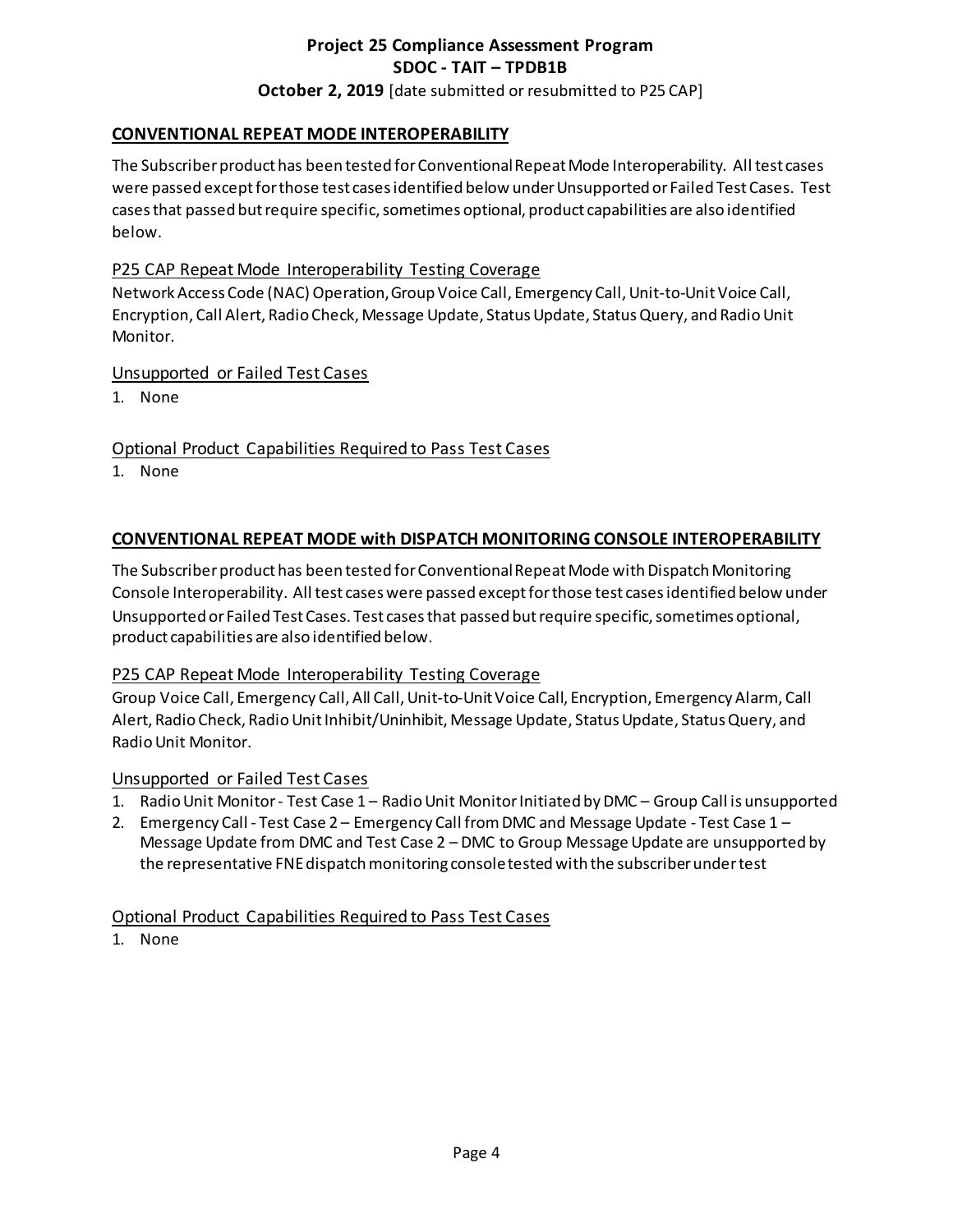# **Project 25 Compliance Assessment Program SDOC - TAIT – TPDB1B October 2, 2019** [date submitted or resubmitted to P25 CAP]

# **TRUNKED SUBSCRIBER UNIT INTEROPERABILITY – FDMA**

The Subscriber product has been tested for Trunked Interoperability - FDMA. All test cases were passed except for those test cases identified below under Unsupported or Failed Test Cases. Test cases that passed but require specific, sometimes optional, product capabilities are also identified below.

#### P25 CAP FDMA Trunked Interoperability Testing Coverage

Full Registration, Group Voice Call, Unit to Unit Voice Call, Broadcast Voice Call, Affiliation, Announcement Group Call, Emergency Alarm, Emergency Group Call, Encryption, Intra-Location Registration Area Roaming, Deregistration, System Call, Call Alert, Short Message, Status Query, Status Update, Radio Unit Monitoring, Radio Unit Disable/Re-Enable, and Radio Check.

#### Unsupported or Failed Test Cases

- 1. Inter-SYS Roaming and Inter-WACN Roaming are unsupported
- 2. Unit-to-Unit Voice Call Test Case 5 Unit-to-Unit Call without Target Availability Check and Test Case 6 – Unit-to-Unit Call Queued without Target Availability Check and Radio Unit Monitoring- Test Case 4 – Group Silent are unsupported
- 3. Unit-to-Unit Voice Call Test Case 4 Unit-to-Unit Call Queued with Target Availability Check Traffic Channel Assignment Before Target Availability Check, System Call - Test Case 1 – System Call, and Radio Unit Monitoring- Test Case 1 – Individual Non-Silent, Test Case 2 – Individual Silent and Test Case 3 – Group Non-Silent are unsupported by the representative base station repeater tested with the subscriber under test

# Optional Product Capabilities Required to Pass Test Cases

1. None

# **TRUNKED SUBSCRIBER UNIT INTEROPERABILITY – TDMA**

The Subscriber product has been tested for Trunked Interoperability - TDMA. All test cases were passed except for those test cases identified below under Unsupported or Failed Test Cases. Test cases that passed but require specific, sometimes optional, product capabilities are also identified below.

#### P25 CAP TDMA Trunked Interoperability Testing Coverage

Registration, Group Voice Call, Unit-to-Unit Voice Call, Broadcast Call, Announcement Group Call, Emergency Group Call, Encryption Group Call, System Call, Radio Unit Monitoring, and Transmitting Subscriber Forced Preemption.

#### Unsupported or Failed Test Cases

- 1. Inter-SYS Roaming and Inter-WACN Roaming are unsupported
- 2. Radio Unit Monitoring- Test Case 4 Group Silentis unsupported
- 3. Unit-to-Unit Voice Call Test Case 4 Unit-to-Unit Call Queued with Target Availability Check Traffic Channel Assignment Before Target Availability Check, System Call - Test Case 1 – System Call, and Radio Unit Monitoring- Test Case 1 – Individual Non-Silent, Test Case 2 – IndividualSilent and Test Case 3 – Group Non-Silent are unsupported by the representative base station repeater tested with the subscriber under test